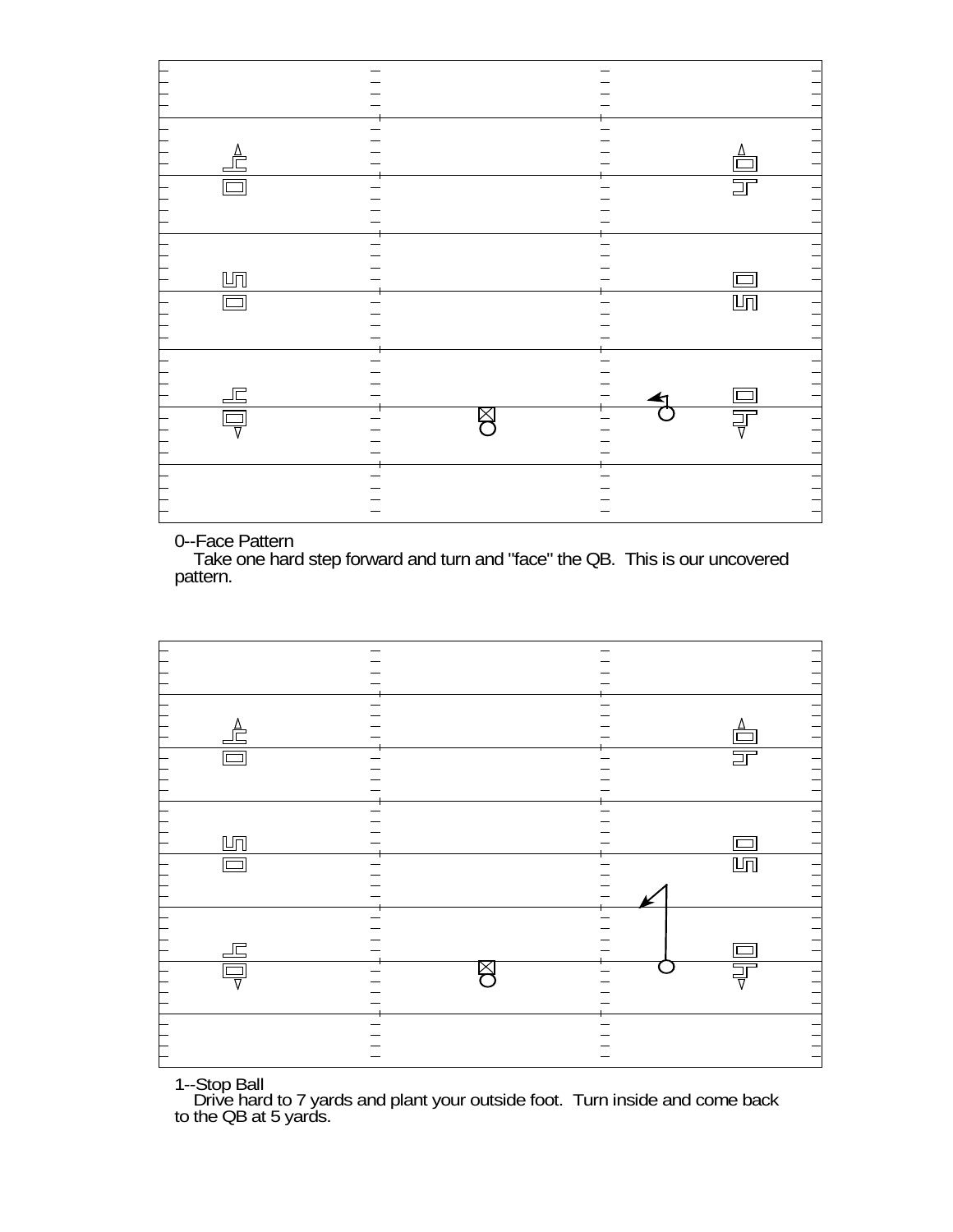

## 2--Slant

 Widen your split slightly. Drive hard and plant on your 3rd step (your outside foot). Head to the back of the Linebackers, not more than 7 yards deep.



## 3--Arrow

 Reduce your split slightly. Aim for a spot on the sideline 3 yards deep on the sideline and look over your outside shoulder.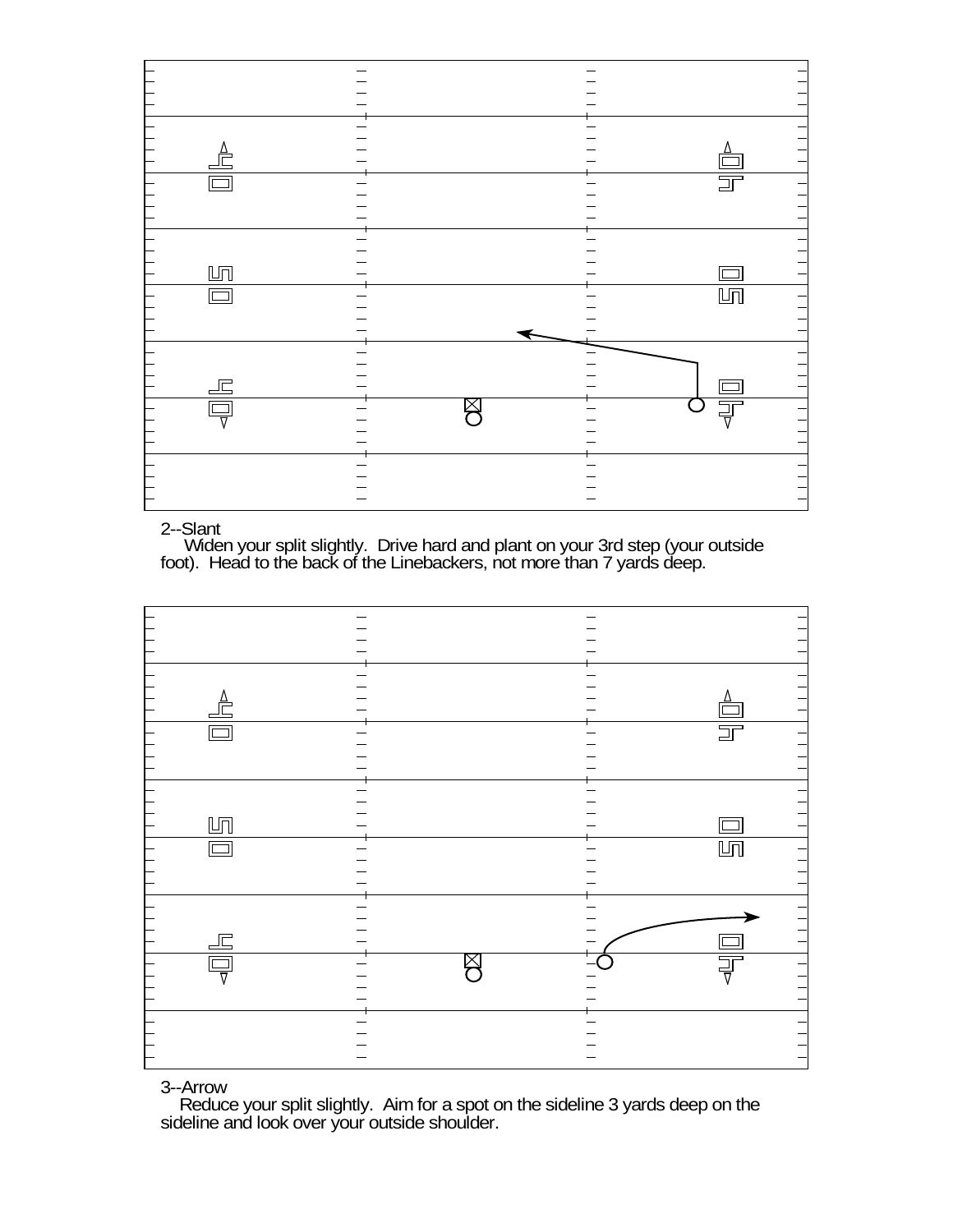| $\overline{\overline{\mathbb{Q}}}$ | $\frac{\Box}{\Box}$ | $\mathbb{H}$<br>$\Box$                                |                                                |                         | $\triangle$                                    |  |
|------------------------------------|---------------------|-------------------------------------------------------|------------------------------------------------|-------------------------|------------------------------------------------|--|
|                                    |                     |                                                       |                                                |                         |                                                |  |
| $\boxtimes$                        |                     |                                                       |                                                |                         |                                                |  |
|                                    |                     |                                                       |                                                |                         |                                                |  |
|                                    |                     |                                                       |                                                |                         |                                                |  |
| $\overline{\exists}$               | $\Box$              | Г<br>$\Box$                                           |                                                | $\overline{\mathbb{F}}$ |                                                |  |
| $\frac{1}{1}$                      |                     | $\begin{array}{c} 1 & 1 & 1 \\ 1 & 1 & 1 \end{array}$ | $\begin{array}{c} \n 1 & 1 & 1 \n \end{array}$ |                         | $\begin{array}{c} \n 1 & 1 & 1 \n \end{array}$ |  |

# 4--Drag

 Widen your split slightly. Drive to a spot 7 yards deep and plant on your outside foot. Come across the field and look for the open window.



## 5--Out

 Drive to a spot 7 yards deep and plant off of your inside foot. Look for the ball as you are coming out of your break.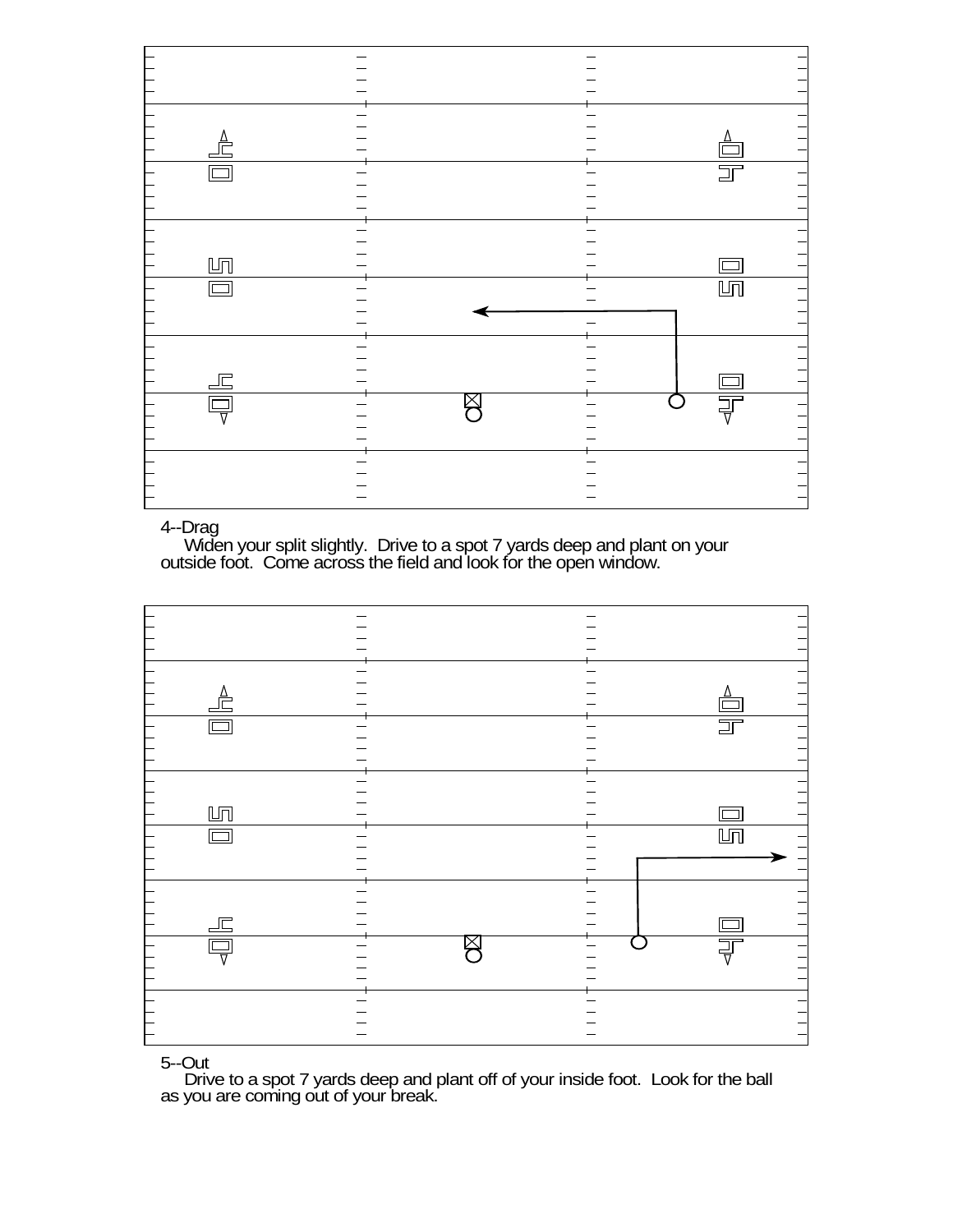| $\triangle$            |   |                        |
|------------------------|---|------------------------|
| $\Box$                 |   | $\overline{\square}^-$ |
|                        |   |                        |
|                        |   |                        |
|                        |   |                        |
| $\mathbb{L}\mathbb{n}$ |   |                        |
| $\Box$                 |   | $\mathbb{L}\mathbb{T}$ |
|                        |   |                        |
|                        |   |                        |
|                        |   |                        |
| 上                      |   |                        |
| Ę                      | ⋉ | $\overline{\exists}$   |
|                        |   |                        |
|                        |   |                        |
|                        |   |                        |
|                        |   |                        |

### 6--Curl

 Drive hard to 12 yards and turn inside. It is important to adjust your break to find an open window and come back to the QB.



## 7--Corner

 Reduce your split slightly. Drive hard to 7 yards, give a head fake and jab and plant your inside foot. Head to the Corner of the end zone and look over your outside shoulder.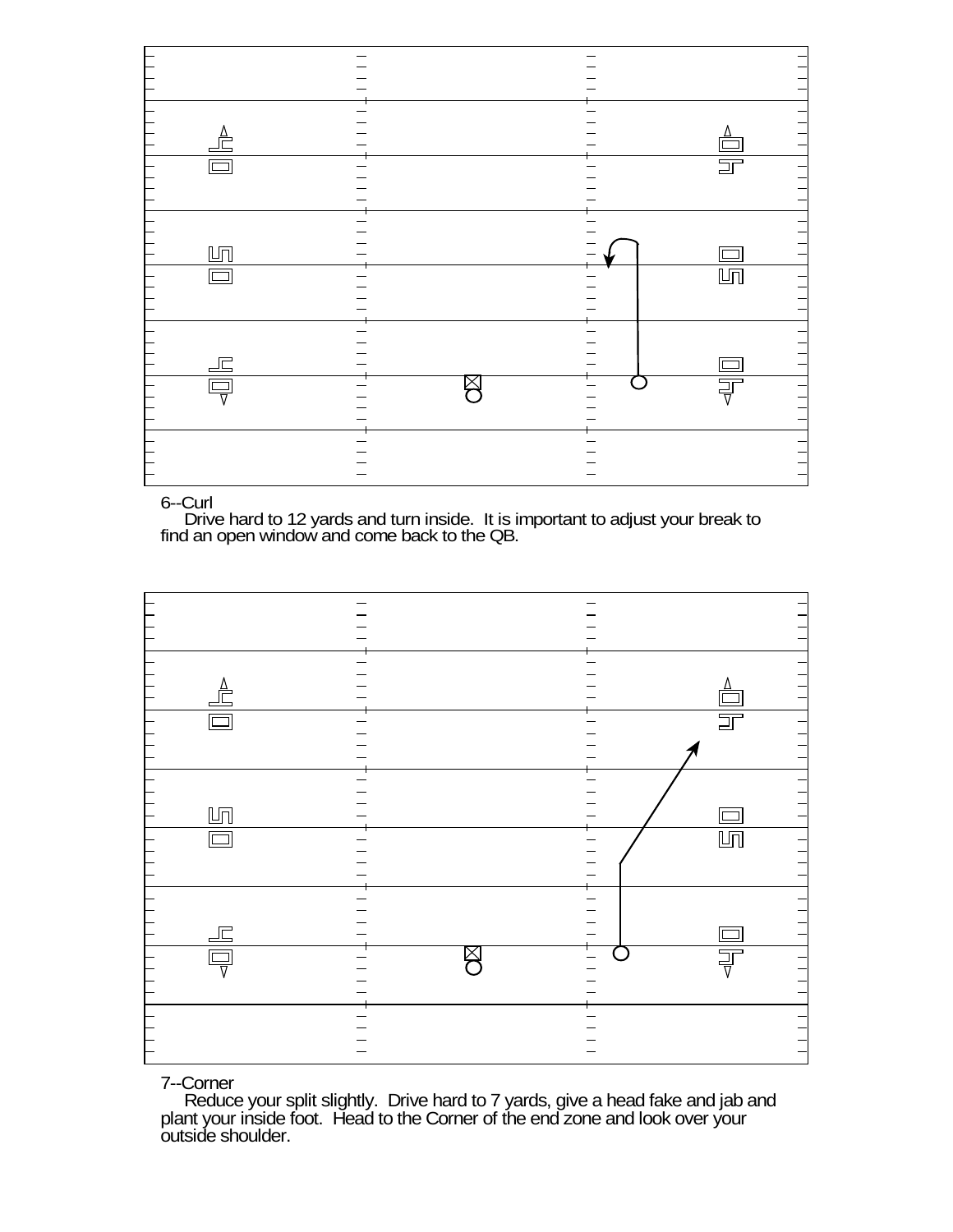

#### 8--Post

 Drive to a spot 7 yards deep and give a head and shoulder fake. Plant your outside foot and head for the near goalpost.



# 9--Fade

 Drive hard to 4 yards and plant your inside foot. Bend your route to the outside of the numbers and look over your inside shoulder.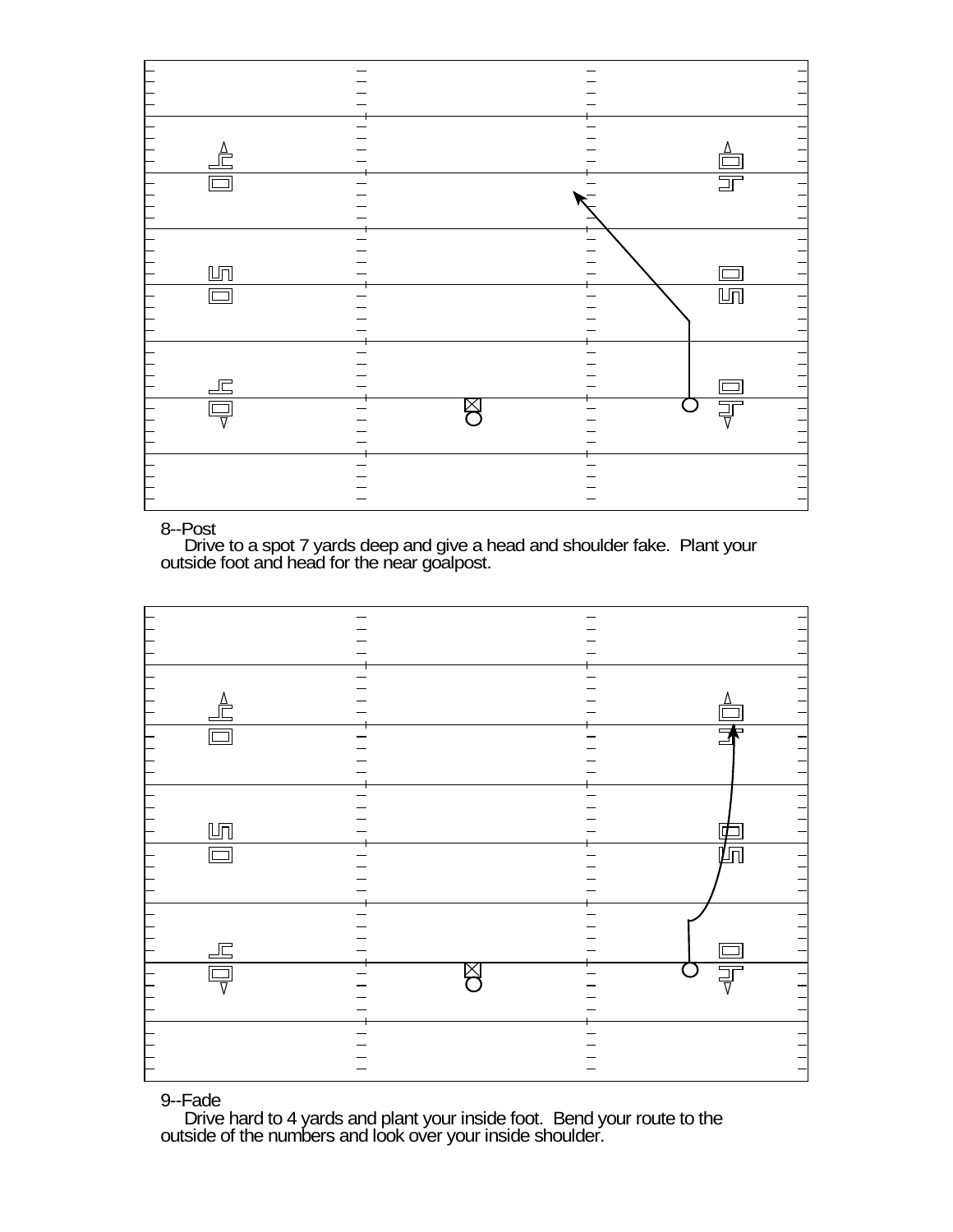| $\triangleq$                            |             |                         |
|-----------------------------------------|-------------|-------------------------|
| $\Box$                                  |             | $\overline{\mathbb{F}}$ |
|                                         |             |                         |
|                                         |             |                         |
| $\mathbb{L}\mathbb{T}$                  |             |                         |
| $\Box$                                  |             | $\overline{\mathbb{H}}$ |
|                                         |             |                         |
|                                         |             |                         |
| $\Box \Box$                             | $\boxtimes$ |                         |
| 靣<br>$\overline{\overline{\mathsf{v}}}$ |             | $\overline{\exists}$    |
|                                         |             |                         |
|                                         |             |                         |
|                                         |             |                         |

**Skinny** 

Drive hard to your 3rd step, plant your outside foot and head for the near goalpost.



Wheel

 Reduce your split slightly. Begin this route by making it look like an arrow. Turn upfield and get tot he inside of the numbers. Look over your inside shoulder.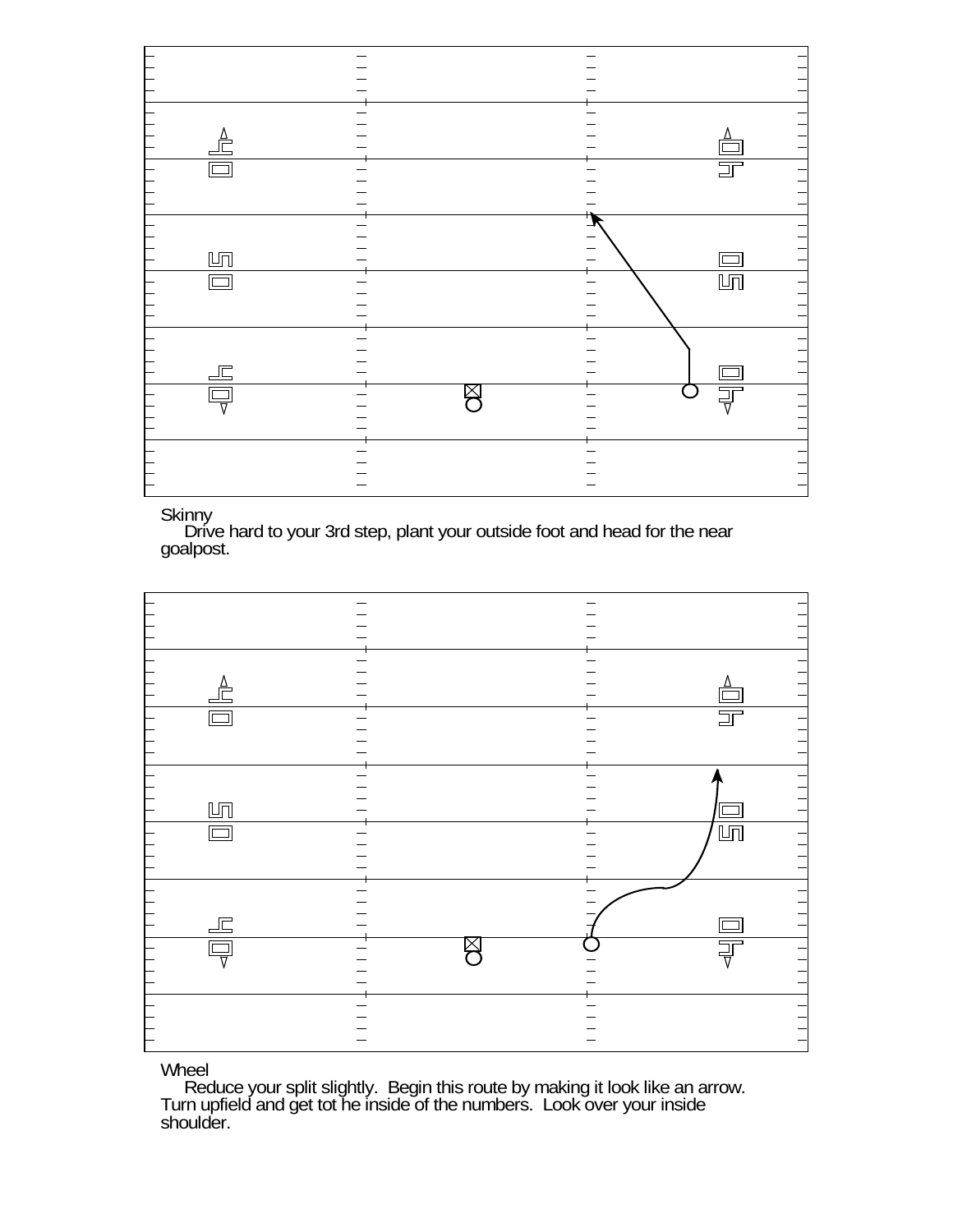|               | Ę                                    | 上                                                     | $\Box$       | $\bigsqcup\overline{\square}$ |                        | $\triangleq$                                   |  |
|---------------|--------------------------------------|-------------------------------------------------------|--------------|-------------------------------|------------------------|------------------------------------------------|--|
|               |                                      |                                                       |              |                               |                        |                                                |  |
|               |                                      |                                                       |              |                               |                        |                                                |  |
|               | Χ                                    |                                                       |              |                               |                        |                                                |  |
|               |                                      |                                                       |              |                               |                        |                                                |  |
|               |                                      |                                                       |              |                               |                        |                                                |  |
|               | $\overline{\overline{\overline{F}}}$ | $\Box$                                                | $\mathbb{H}$ |                               | $\overline{\square}^-$ |                                                |  |
| $\frac{1}{1}$ | $\frac{1}{1}$                        | $\begin{array}{c} 1 & 1 & 1 \\ 1 & 1 & 1 \end{array}$ | E            | $\exists$                     | $\overline{111}$       | $\begin{array}{c} \n 1 & 1 & 1 \n \end{array}$ |  |

# **Comeback**

 Drive to 7 yards, plant your inside foot and head to the corner. At 12 yards, plant your inside foot again and come back to the sideline ending up at a depth of 10 yards.



Dig

 Drive hard to 7 yards, plant the outside foot and head to the near goalpost. At 12 yards, plant the outside foot again and head straight across the field.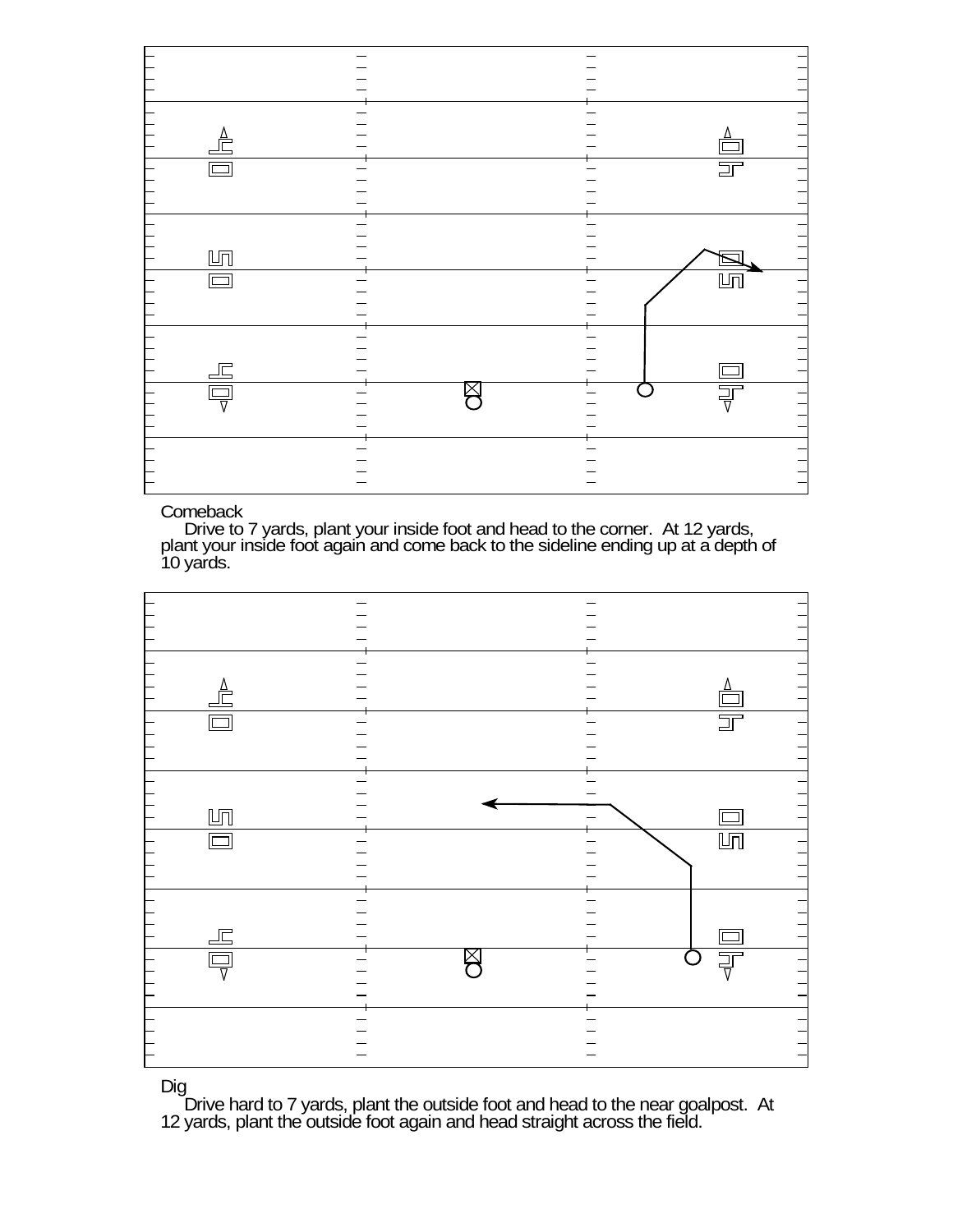| $\triangle$                           |   |                         |
|---------------------------------------|---|-------------------------|
|                                       |   | $\overline{\square}^-$  |
|                                       |   |                         |
|                                       |   |                         |
| $\mathbb{L}\mathbb{T}$                |   |                         |
| $\Box$                                |   | $\overline{\mathbb{L}}$ |
|                                       |   |                         |
|                                       |   |                         |
| $\mathbb{E}$                          |   |                         |
| 靣<br>$\overline{\overline{\text{v}}}$ | ⋉ | 哥                       |
|                                       |   |                         |
|                                       |   |                         |
|                                       |   |                         |

# Whip

 Drive hard to the nearest LB making him think you are running a climbing drag. Punch and pivot on him, sealing him on your outside hip and breaking toward the sideline.



# Climbing Drag

Aim for a spot 23 yards deep and about 7 yards from the sideline.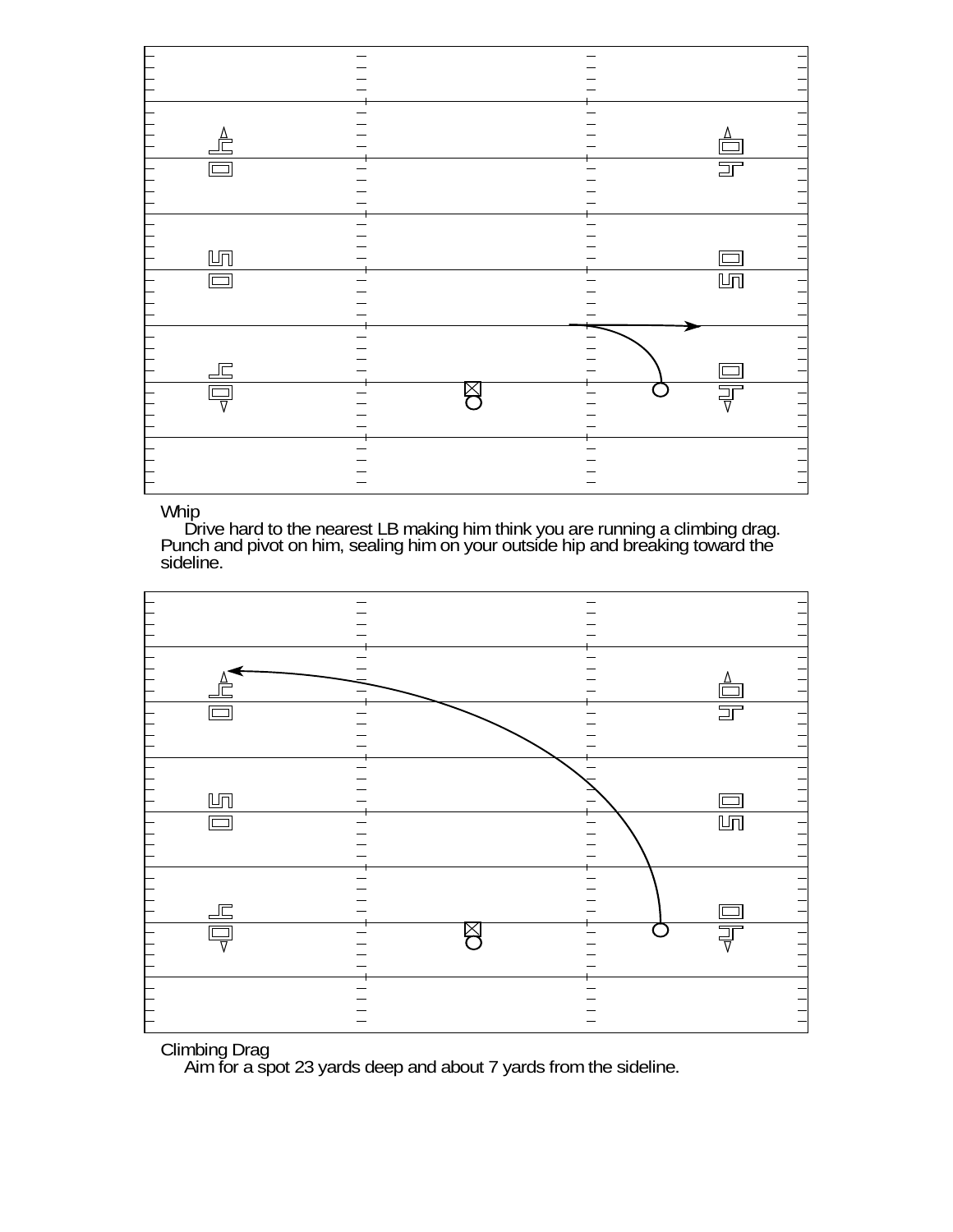|                    | $\overline{\overline{\nabla}}$                        | $\Box \Box$ | $\Box$                                                         | $\mathbb{L}\mathbb{T}$ |                        | $\triangleq$  |  |
|--------------------|-------------------------------------------------------|-------------|----------------------------------------------------------------|------------------------|------------------------|---------------|--|
|                    |                                                       |             |                                                                |                        |                        |               |  |
|                    |                                                       |             |                                                                |                        |                        |               |  |
|                    | $\boxtimes$                                           |             |                                                                |                        |                        |               |  |
|                    |                                                       |             |                                                                |                        |                        |               |  |
|                    |                                                       |             |                                                                |                        |                        |               |  |
|                    | $\overline{\exists \overline{\top}}$                  | $\Box$      | $\overline{\mathbb{L}\mathbb{L}}$                              |                        | $\overline{\square}^-$ |               |  |
| $\frac{1}{1}$<br>ᄀ | $\begin{array}{c} 1 & 1 & 1 \\ 1 & 1 & 1 \end{array}$ | Ξ<br>$\Box$ | $\begin{array}{c} \n 1 & 1 & 1 \\ \n 1 & 1 & 1 \n \end{array}$ | $\equiv$               | $\Box$                 | $\frac{1}{1}$ |  |

**Bench** 

 Drive hard to 12 yards, plant the inside foot and square your route to the sideline.

| $\triangle$             |         |
|-------------------------|---------|
| ١È                      |         |
|                         |         |
|                         |         |
|                         |         |
|                         |         |
| $L_{\overline{1}}$      |         |
|                         | л       |
|                         |         |
|                         |         |
|                         |         |
|                         |         |
| 上                       |         |
|                         | 丂<br>T. |
| $\overline{\mathbf{u}}$ |         |
|                         |         |
|                         |         |
|                         |         |
|                         |         |

**Chair** 

 Drive hard to 7 yards, plant the inside foot and break outside. At the inside of the numbers, plant your outside foot and climb vertical.